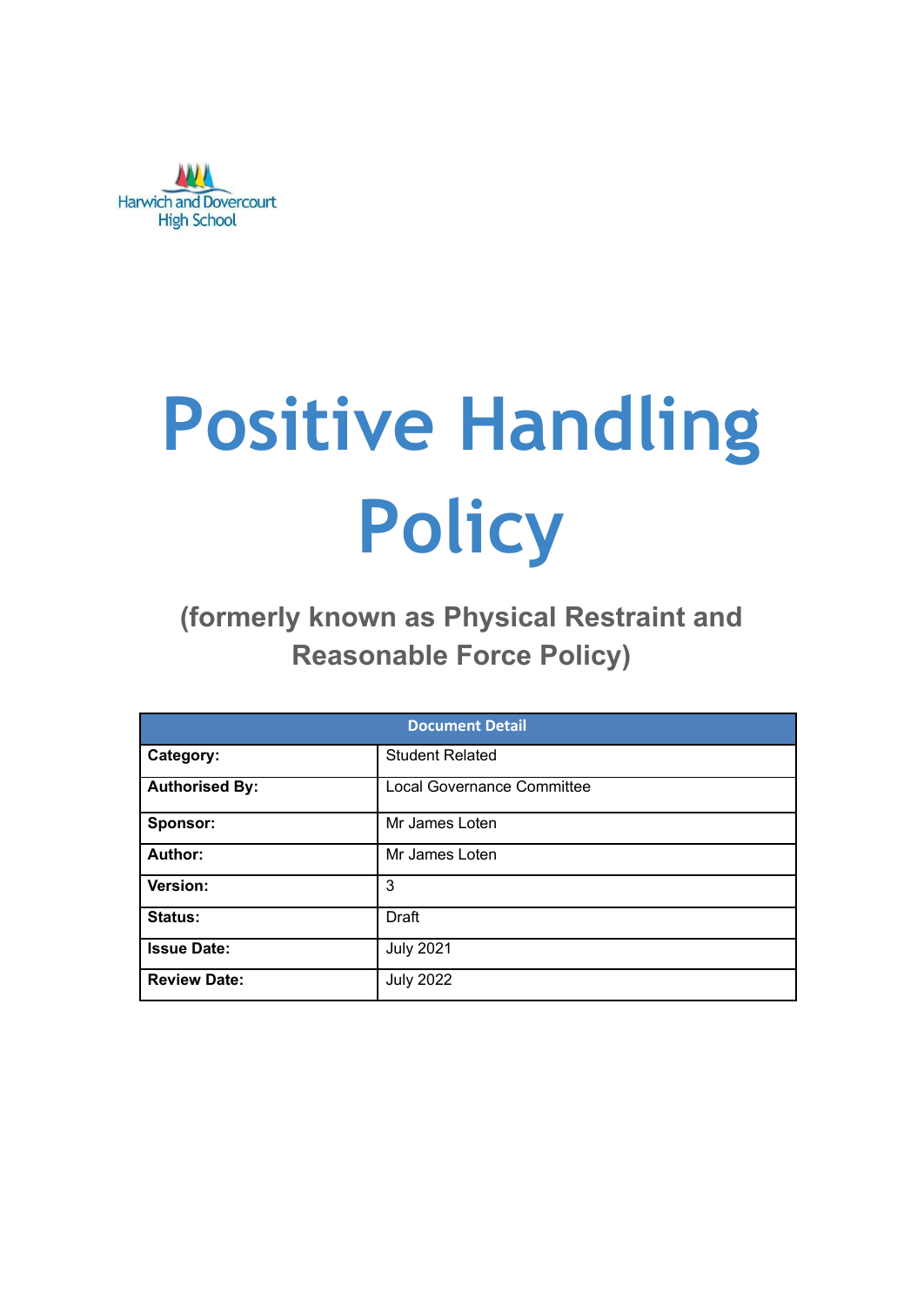#### **Ownership and Control**

#### **History**

| <b>Version</b> | <b>Author</b>                             | <b>Dated</b>     | <b>Status</b> | <b>Details</b>                           |
|----------------|-------------------------------------------|------------------|---------------|------------------------------------------|
|                | J Loten                                   | May 2019         | Approved      | Approved at LGB 13 June<br>2019.         |
|                | J Loten/School Bus<br><b>Model Policy</b> | July 2020        | Approved      | Approved by LGC 2 July<br>2020.          |
| ∣3             | J Loten                                   | <b>July 2021</b> | Draft         | Pending approval by LGC<br>5th July 2021 |

#### **Intended Audience**

| <b>Intended Audience</b>                   | <b>Intended Method of Distribution</b> |
|--------------------------------------------|----------------------------------------|
| Governors, Staff, Students, Parents/Carers | Shared Google Drive, Website           |

#### **AMENDMENT TRACKER**

#### **Name of reviewer: Mr James Loten**

#### **Date of review: July 2021**

Legal framework - updated to reference KCSIE (2020).

Section 1 - inclusion of requirement of reasonable force in B4L Policy; headteacher's responsibility updated to include deciding on staff training requirements and details of B4L in terms of use of force; SENCO's responsibility for plans expanded;

Section 3 - definitions expanded; example situations expanded; section on knives and drugs added; Section 4 - amendment of the words "in question" to "prohibited" in relation to the handling techniques bullet-pointed at the top of page 8;

Section 5 - medical conditions added.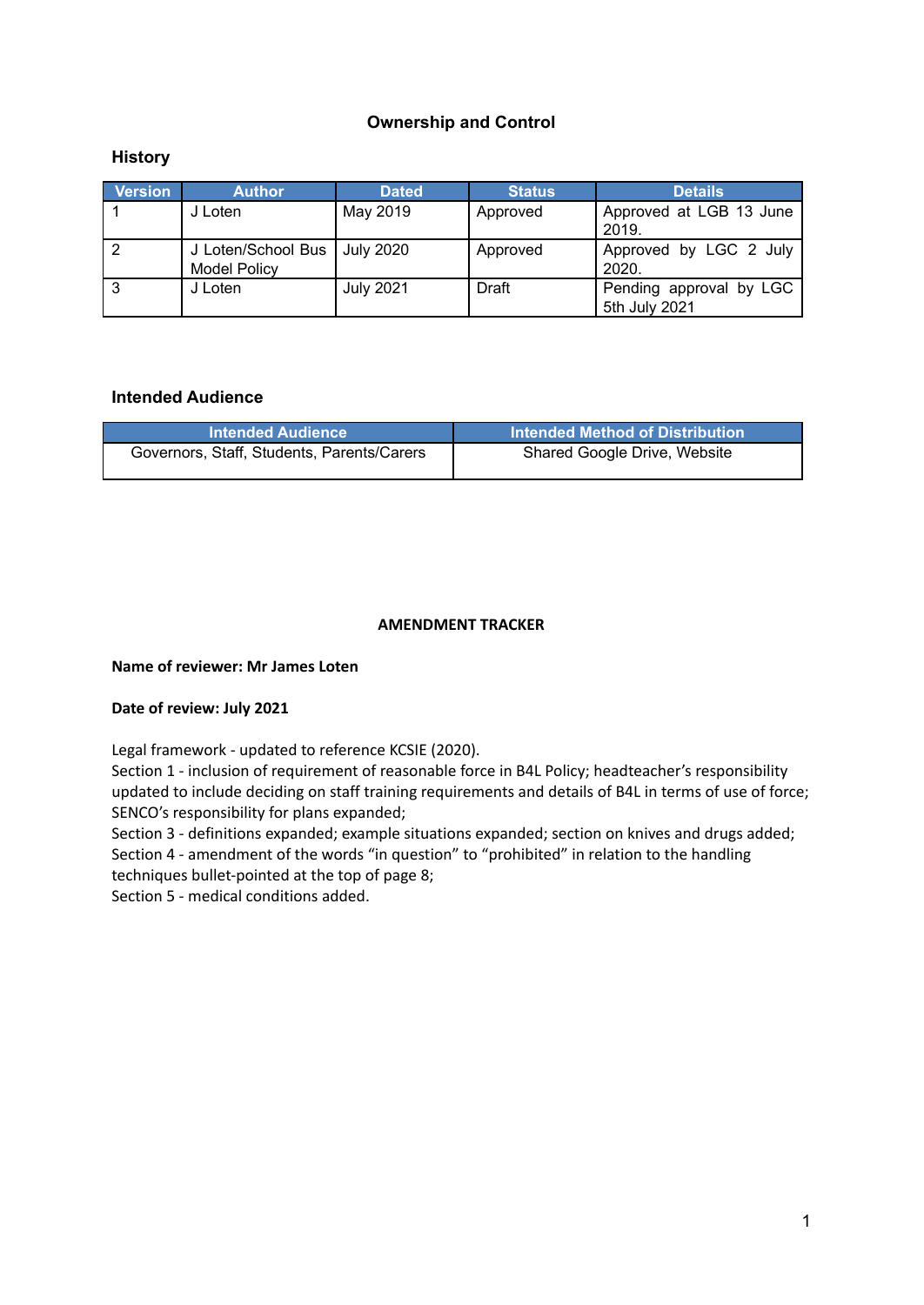## **Contents:**

#### **[Statement](#page-3-0) of intent**

- 1. Legal [framework](#page-4-0)
- 2. Roles and [responsibilities](#page-4-1)
- 3. What is positive [handling?](#page-5-0)
- 4. What is [reasonable](#page-6-0) force?
- 5. Use of positive handling and [reasonable](#page-7-0) force
- 6. [SEND](#page-8-0)
- 7. [Reporting](#page-8-1) incidents
- 8. [Complaints](#page-9-0)
- 9. Staff [training](#page-9-1)
- 10. [Monitoring](#page-10-0) and review

#### **Appendices**

Appendix 1 – HDHS Physical Intervention Form

Appendix 2 – HDHS Positive Handling Log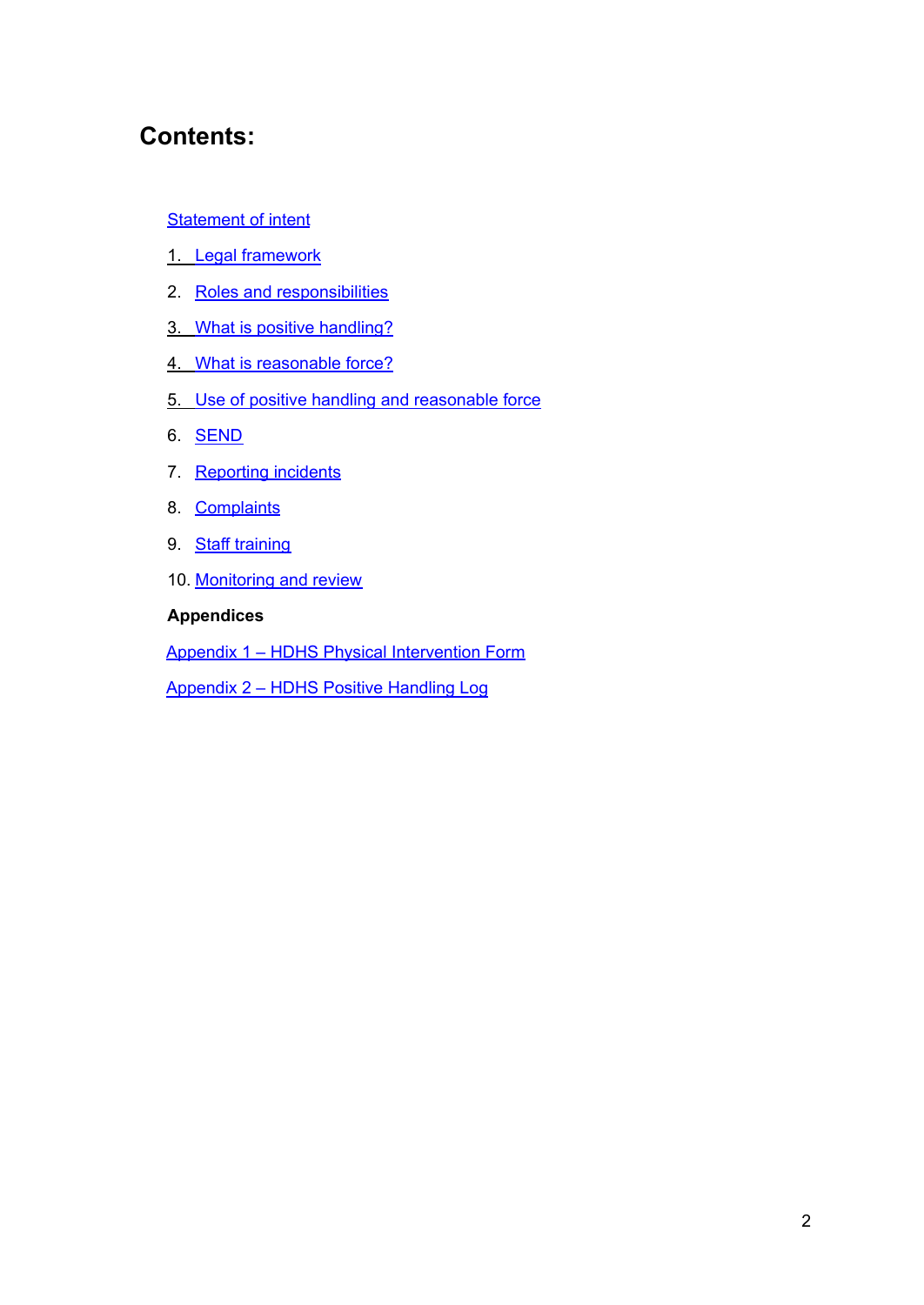### <span id="page-3-0"></span>**Statement of intent**

Harwich and Dovercourt High School believes that it is important to establish a safe, secure and stable environment to enable pupils to grow, develop and learn. To achieve this, the school recognises that, in certain circumstances, managing violence through control and restraint may be necessary.

This policy acknowledges that situations may arise in which staff members will be required to use positive handling, and in some cases reasonable force, in order to manage conflict when other measures have failed to do so.

The aim of this policy is to ensure that actions such as positive handling and reasonable force are used in a correct and safe manner, which is in accordance with the relevant legislation and national guidance.

 $\alpha$ 

Nofait

July 2021 July 2021

Signed by Kate Finch, Headteacher Signed by Nick Pavitt, Chair of Governors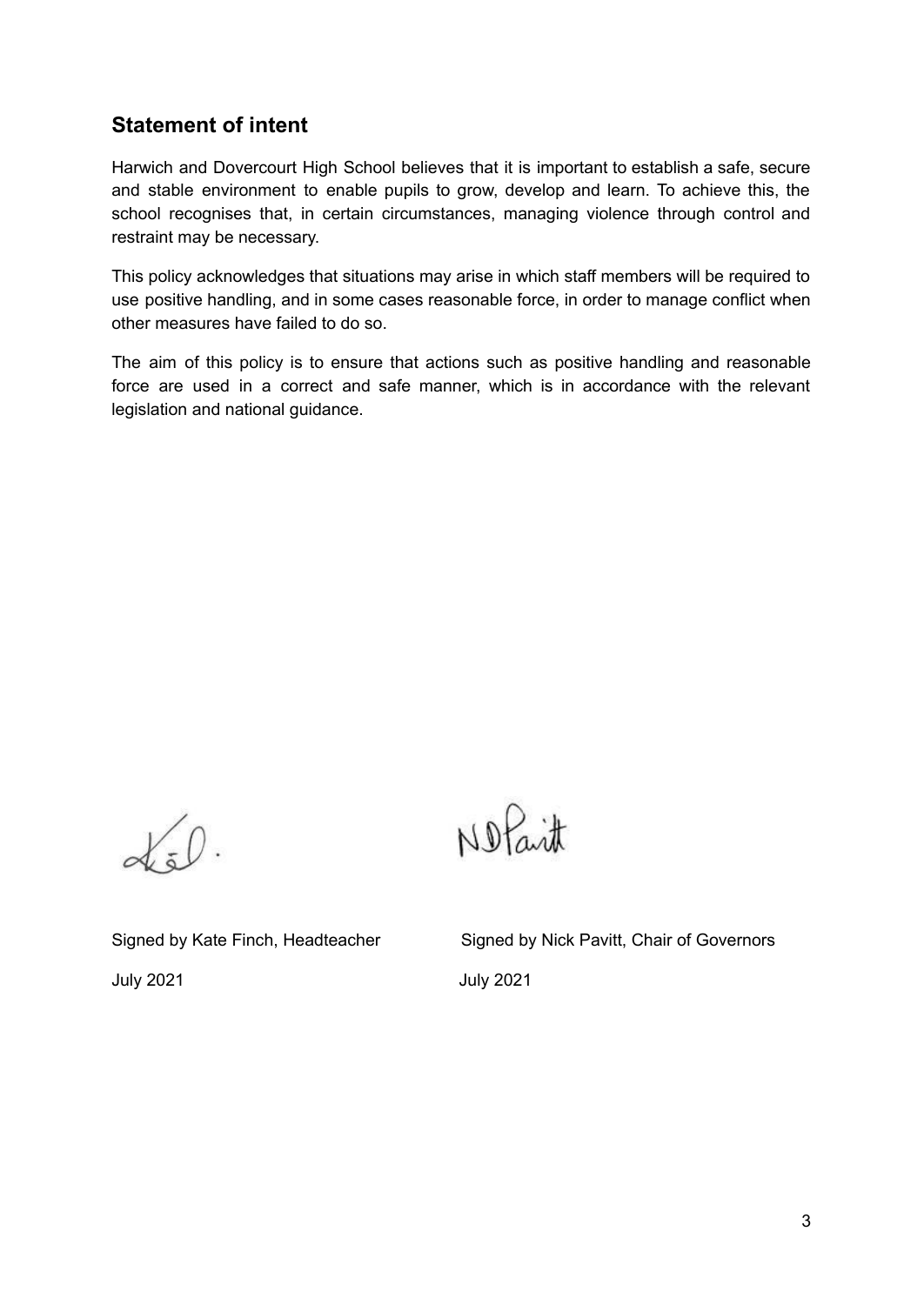## <span id="page-4-0"></span>**Legal framework**

1.1 This policy has due regard to all relevant legislation including, but not limited to, the following:

The Education Act 2011

The Children Act 1989

The Equality Act 2010

- 1.2 This policy has due regard to the following guidance:
	- DfE (2013) 'Use of reasonable force in schools'

DfE (2018) 'Working Together to Safeguard Children'

DfE (2020) 'Keeping children safe in education'

1.3 This policy operates in conjunction with the following school policies:

**Complaints Procedure Policy Special and Additional Needs Policy Behaviour for Learning Policy Child Protection Policy**

### <span id="page-4-1"></span>**1. Roles and responsibilities**

The **local governing board** is responsible for:

- Monitoring the overall implementation of this policy.
- Evaluating the Positive Handling Log to analyse how and when positive handling is used and identify any trends.
- Reviewing this policy on an annual basis.
- Responding to any complaints, in liaison with the headteacher, from pupils or parents regarding the use of reasonable force.
- Notifying the headteacher that the Behaviour for Learning Policy should include the power to use reasonable force.

The headteacher is responsible for:

- Ensuring all members of staff receive the appropriate training to use reasonable force.
- Deciding whether members of staff require additional training to enable them to carry out their responsibilities, considering the needs of pupils.
- Ensuring all members of staff understand the correct conduct in terms of positive handling.
- Handling any allegations of abuse in line with the Staff Code of Conduct.
- Maintaining the Positive Handling Log and sending this to the local governing board at the end of each term for it to be evaluated.
- Ensuring that any member of staff who uses reasonable force completes the HDHS Physical Intervention Form (with guidance from the DSL if necessary.)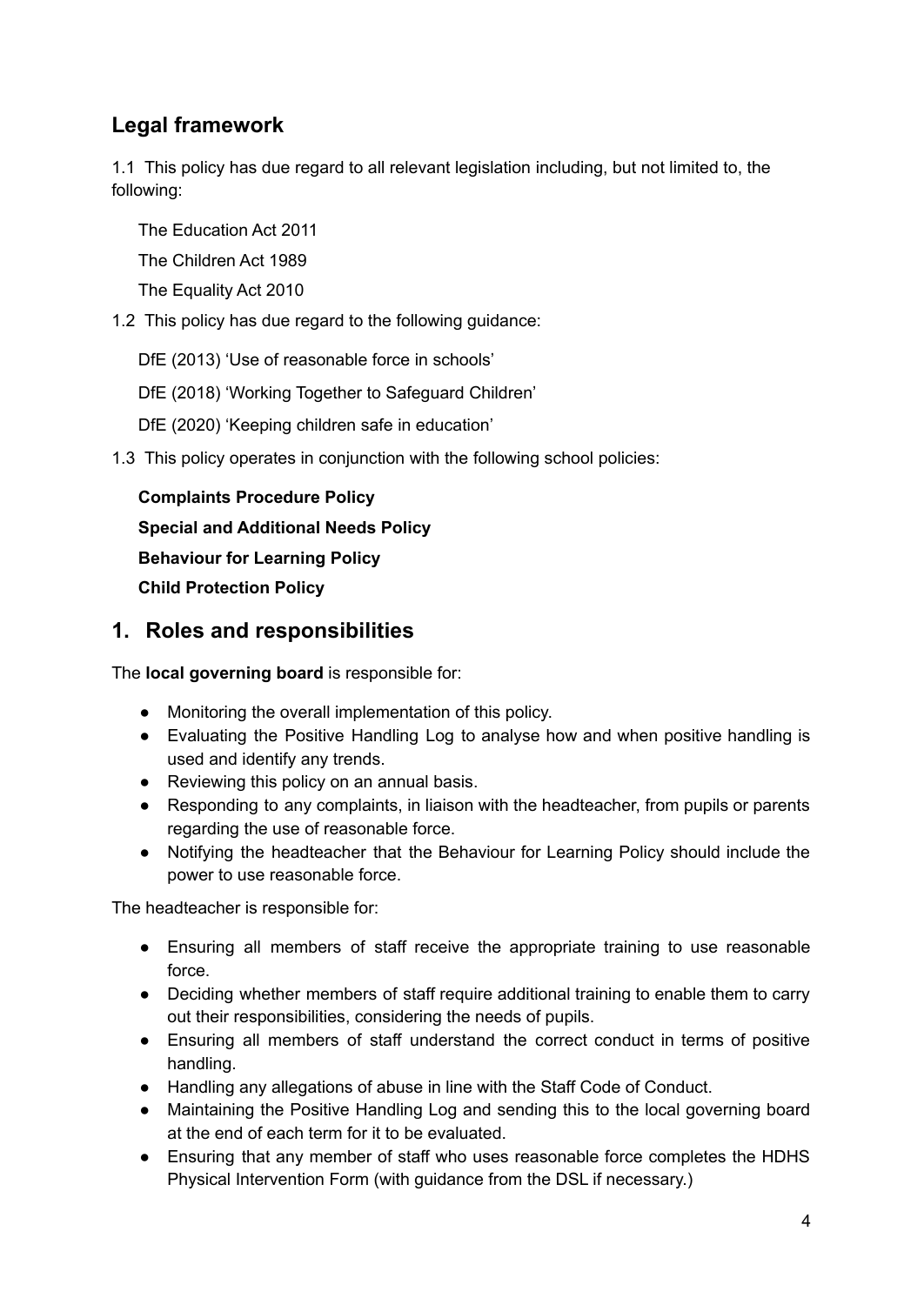- Responding to any complaints, in liaison with the local governing board, from pupils or parents regarding the use of reasonable force.
- Ensuring that the Behaviour for Learning Policy sets out the circumstances in which force might be used.

The SENCO is responsible for:

- Providing training to members of staff on how to handle pupils with SEND.
- Ensuring staff understand how pupils with SEND may react differently to reasonable force.
- Ensuring that staff understand the additional vulnerability of pupils with SEND or medical conditions.
- Developing individual behaviour plans for pupils with SEND or medical conditions that are agreed with the pupil's parents, and ensuring teaching staff are aware of these.
- Ensuring that staff understand how reasonable force principles may need to be adapted for pupils with medical conditions.

The DSL is responsible for:

- Providing staff with annual reasonable force training.
- Ensuring all members of staff use reasonable force in accordance with this policy.
- Reviewing this policy in liaison with the headteacher and local governing board.

### <span id="page-5-0"></span>**2. What is positive handling?**

For the purpose of this policy, 'positive handling' is the positive application of force with the intention of protecting pupils and limiting damage to property.

Legal framework and national guidance often refers to the 'use of force' – this policy uses the term 'positive handling' whenever possible.

Positive handling is used in the school to:

- Restrain a pupil who has lost emotional self-control until the situation is diffused.
- Limit the amount of harm that the pupil involved can do to their self or others.
- Demonstrate to pupils that they are within a safe environment in which adults can contain pupils' anger and other erratic emotions.
- Protect all pupils against any form of physical intervention which is unnecessary, inappropriate, excessive or harmful.

Positive handling will be limited to emergency situations and used only as a measure of last resort.

Where positive handling is required, the school will abide to the following quidance:

- Initial intervention will always be without force.
- Any physical intervention will follow other appropriate actions.
- Staff will take a calm and measured approach in all situations.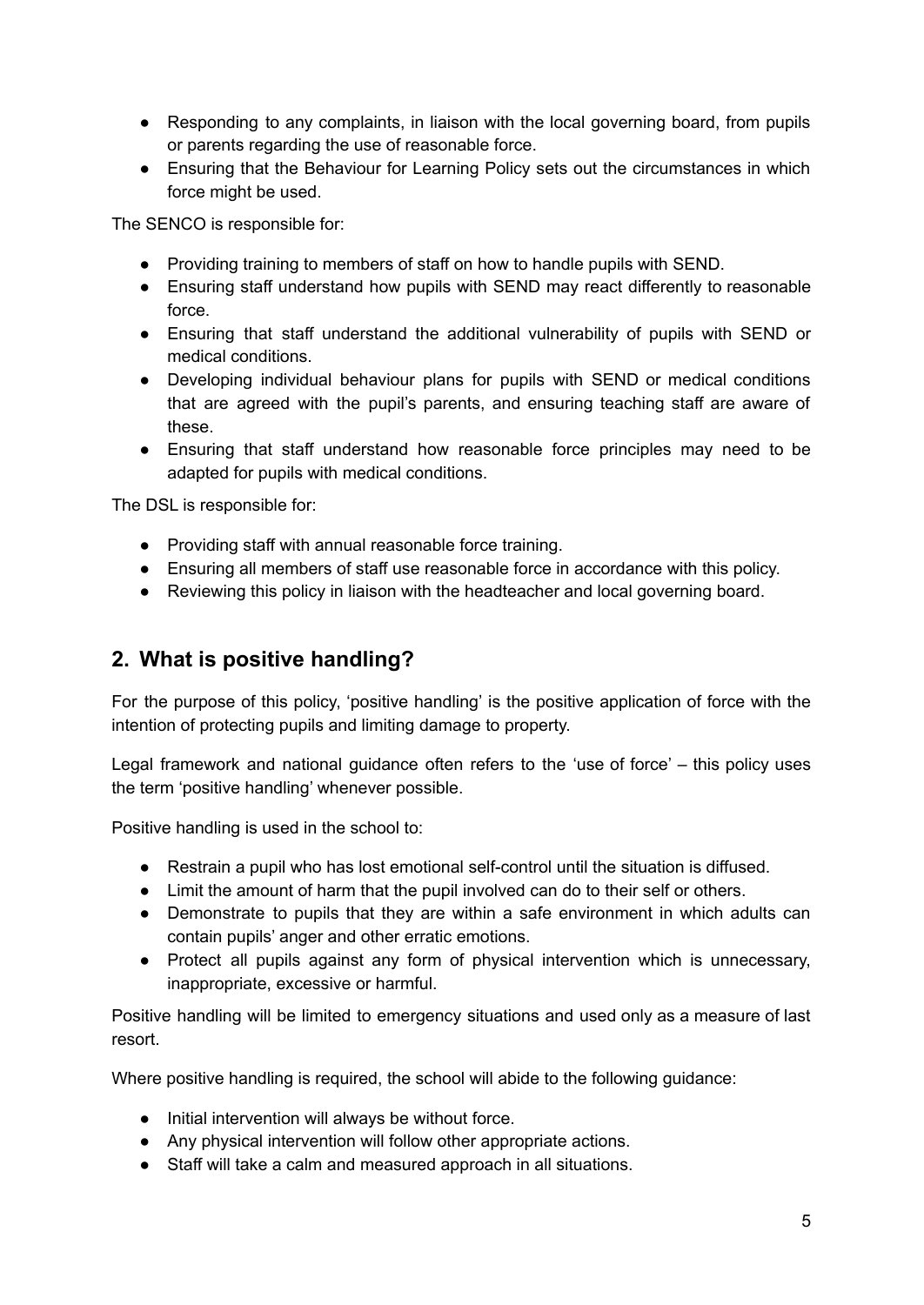Failure to positively handle a pupil who subsequently gets injured, or injures another pupil, could lead to an accusation of negligence.

Positive handling will never be invasive, humiliating, flirtatious in nature or take a form which could be seen as punishment.

Positive handling will be applied as an act of care and control with the intention of re-establishing verbal control as soon as possible and, at the same time, allowing the pupil to regain self-control.

### <span id="page-6-0"></span>**3. What is reasonable force?**

There is no statutory definition of reasonable force; it will always depend on what is considered necessary and proportionate, given the circumstance of the case.

The use of reasonable force is only acceptable to control pupils or restrain them, and involves using no more force than is needed in the circumstance.

There is no statutory definition of reasonable force; it will always depend on the circumstance of the case.

The use of reasonable force is only acceptable to control pupils or restrain them.

'Control' refers to either passive physical contact, such as blocking a pupil's path, or active physical contact such as leading a pupil by the arm.

'Restraint' refers to physically bringing a pupil under control, such as holding them back. This is typically used in more extreme circumstances, such as to separate two pupils fighting.

The degree of force that is used will depend on the pupil's circumstances, e.g. age.

Staff members will always use actions that are appropriate and in proportion to the circumstances of the incidents.

All incidents that involve the use of reasonable force will be reported to the headteacher, recorded in writing and communicated to the pupil's parents.

The following list is not exhaustive, but provides examples of situations where the school may decide to use reasonable force:

Disruptive children must be removed from the classroom and have previously refused to leave.

Members of staff need to control disruptive pupils on school trips, or similar.

Members of staff must prevent a pupil from leaving a classroom when doing so would lead to a risk to their safety.

A pupil is attacking a member of staff or another pupil.

A pupil is at serious risk of harming themselves and a member of staff must intervene to prevent this.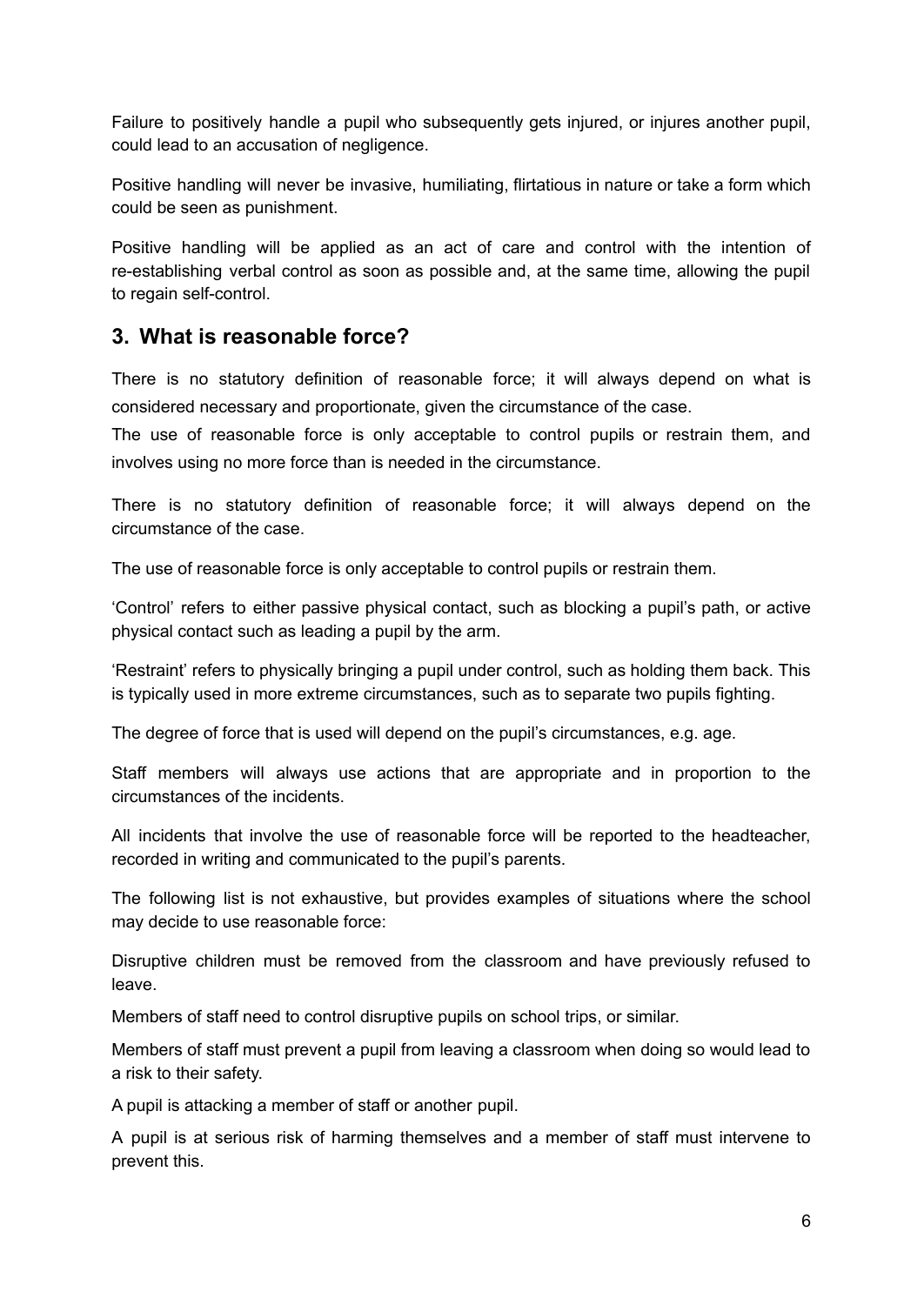The headteacher or authorised staff are conducting a search for items prohibited under the Education Act 1996, e.g. knives and weapons, alcohol and illegal drugs.

Physical intervention will never be used as a substitute for good behavioural management in accordance with the school's Behaviour for Learning Policy.

### <span id="page-7-0"></span>**4. Use of positive handling and reasonable force**

All members of staff will be permitted to use positive handling where they believe it to be appropriate, as long as all necessary precautions are taken.

The power to positively handle pupils also applies to any individual whom the headteacher has identified as temporarily in charge, such as volunteers.

The decision to physically intervene during a situation is down to the professional judgement of the member of staff and always depends on the circumstances.

Staff will always calmly communicate the reasons for their actions to the pupil and explain why it was necessary in a non-threatening manner.

Staff will never give the impression that they are acting out of anger or are punishing the child.

All staff members will develop strategies and techniques for dealing with difficult pupils and situations, which they will use to diffuse and calm a situation.

In non-urgent situations, staff will always try and deal with a situation through other strategies before using force.

Staff members will always avoid acting in a way that could cause injury; however, dependant on the circumstances, this may not always be possible.

Where a member of staff believes that they are at risk, such as where an injury is likely to occur, they will not intervene in an incident without help and assistance of another staff member.

Emergency intervention is necessary when there is a high risk of pupils being injured or property being damaged.

If emergency intervention is required, a member of staff will use other methods of defusing the situation, without physically intervening, until assistance arrives.

Following the event, the pupil involved may be subject to separate disciplinary procedures, in which strategies should be formed to help avoid reoccurrence of such incidents.

Where necessary, external agencies, such as the LA or the police if a crime has been committed, will be informed of the incident.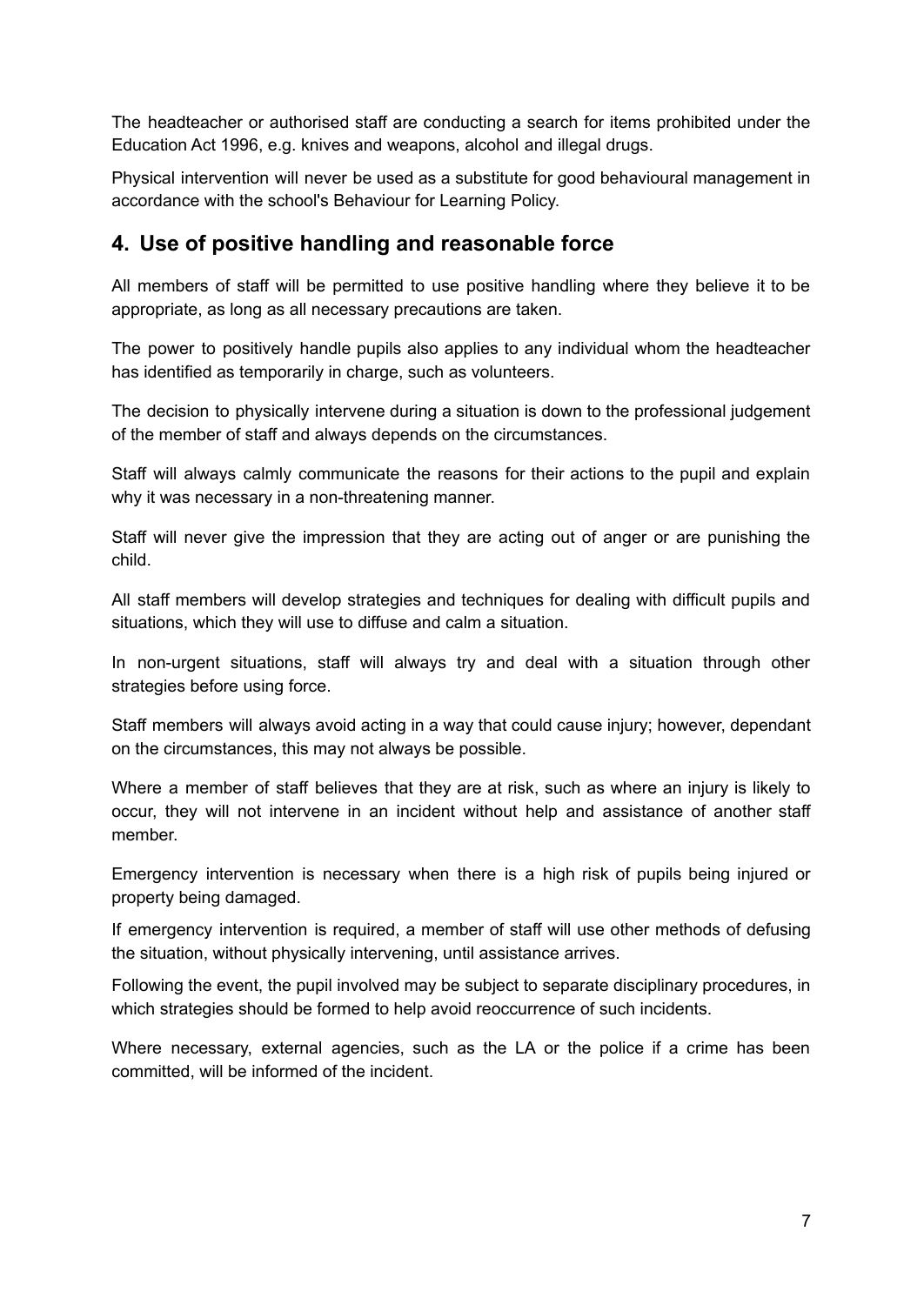Positive handling techniques which present an **unacceptable** risk and are therefore prohibited include:

- The 'seated double embrace' where two staff members force a pupil into a sitting position and lean them forward whilst a third staff member monitors their breathing.
- The 'double basket-hold' in which a pupil's arms are held across their chest.
- The 'nose distraction technique' which involves a sharp upward jab under the pupil's nose.

## <span id="page-8-0"></span>**5. SEND**

The school will have due consideration to the risks posed by the additional vulnerability of pupils with SEND or medical conditions in terms of positive handling.

The SENCO will ensure that the stipulations of the Equality Act 2010 are adhered to in relation to reasonable adjustments, non-discrimination and the Public Sector Equality Duty.

The school will adhere to its Special and Additional Needs Policy at all times.

To reduce the occurrence of challenging behaviour that can lead to the use of reasonable force, the SENCO will establish individual behaviour plans for pupils with SEND.

The SENCO will liaise with the DSL, in terms of using positive handling on pupils with SEND, and establish how training may need to be amended.

## <span id="page-8-1"></span>**6. Reporting incidents**

A detailed written report will be kept of any incidents where force is used.

Immediately following an incident, the member(s) of staff involved will verbally report the incident to the headteacher and provide a comprehensive written record of the situation as soon as possible, using the HDHS Physical Intervention Form.

The written report of the incident must be thorough, including as much detail as possible as to what had happened before, during and after the incident, and describing any injuries incurred due to the event.

The headteacher will make the decision as to whether it is appropriate to inform the pupil's parents of the details of an incident. If it is appropriate, the following will be adhered to:

Parents will be informed in writing and a copy of this report will be given to the member(s) of staff involved in the incident.

The report will inform parents of their right to complain about the use of positive handling and reasonable force.

If a member of staff witnesses or suspects the use of positive handling or reasonable force, where another member of staff is actively involved in physical intervention, they will report this to the headteacher immediately.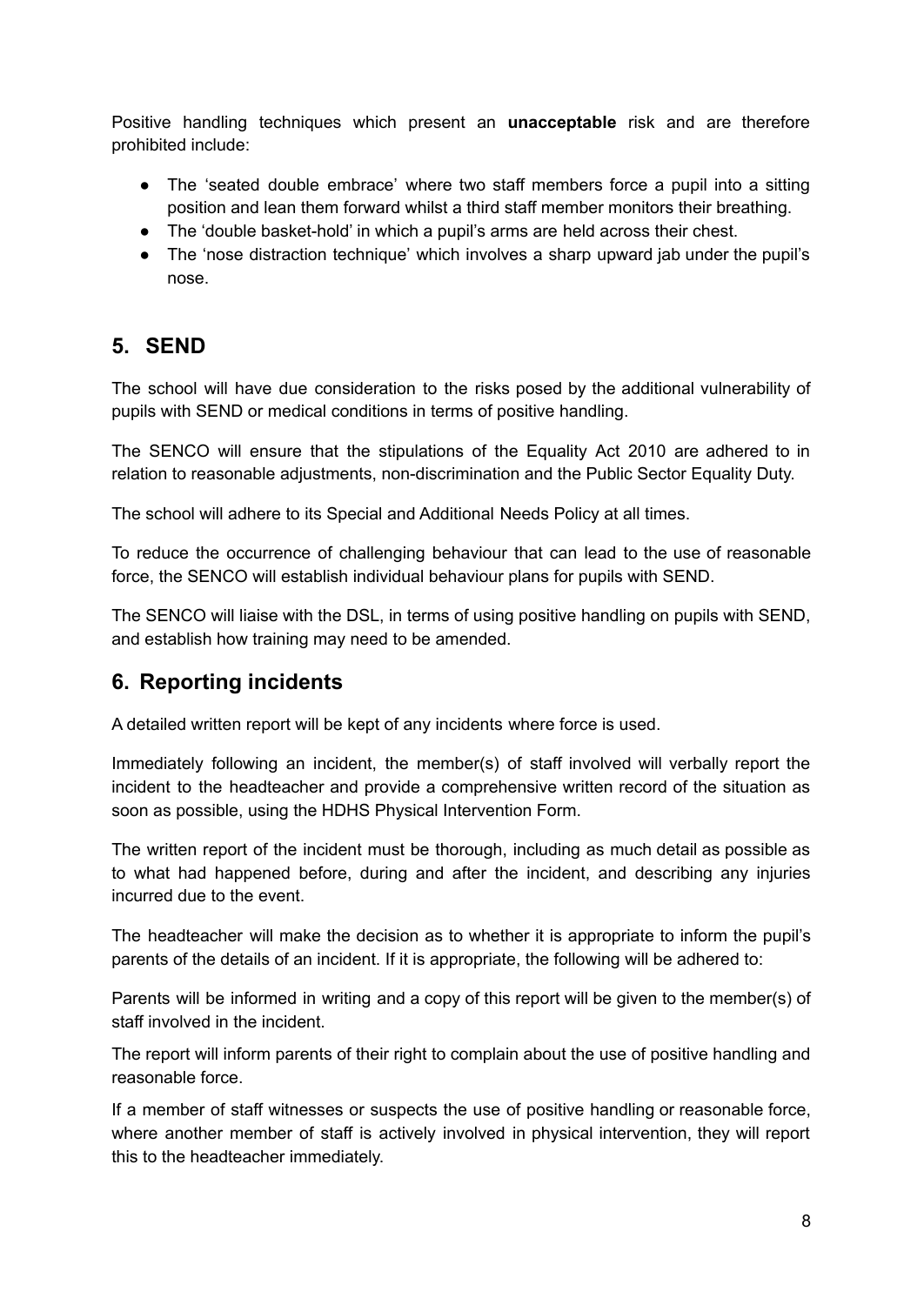Any allegations against staff will be dealt with as a matter of urgency, and in accordance with the procedures outlined in the school's Staff Code of Conduct.

The headteacher will be responsible for conducting a thorough investigation to find out the correct details of what occurred; this may include talking to other pupils about the incident, for instance those who witnessed the event.

## <span id="page-9-0"></span>**7. Complaints**

All members of staff will be made fully aware of the consequences and legal retributions that can occur following the incorrect use of positive handling and force.

All complaints regarding the use of positive handling or force will be investigated in a thorough and speedy manner.

The person making the complaint is responsible to prove that their allegations are true, and therefore, it is not for the member of staff to prove that their actions were made reasonably.

In extreme circumstances, parents may take civil action or pursue a criminal prosecution.

In the case where a member of staff has acted within the law, this will provide a defence to any civil or criminal prosecution.

Members of staff accused of using excessive force will not be automatically suspended as a response to the allegations. The following procedure will be adhered to:

- Careful consideration will be given to whether the case warrants a person being suspended until the allegation is resolved.
- The local governing board will always take into account whether a staff member has acted within the law when considering whether or not to take disciplinary action against a staff member involved in an incident.
- Where a member of staff is suspended, the school will ensure that the staff member has access to a named contact that can provide support and guidance.
- The school will provide pastoral care to any member of staff who is subject to a formal allegation.

## <span id="page-9-1"></span>**8. Staff training**

The DSL will conduct termly safeguarding training for all members of staff, which focuses on the most effective positive handling strategies and use of reasonable force techniques.

All staff will be regularly reminded of the positive handling techniques employed by the school, and will communicate these to the pupils they are in contact with.

Only techniques and strategies that have been previously discussed with the headteacher and DSL, and have been safely demonstrated, will be used.